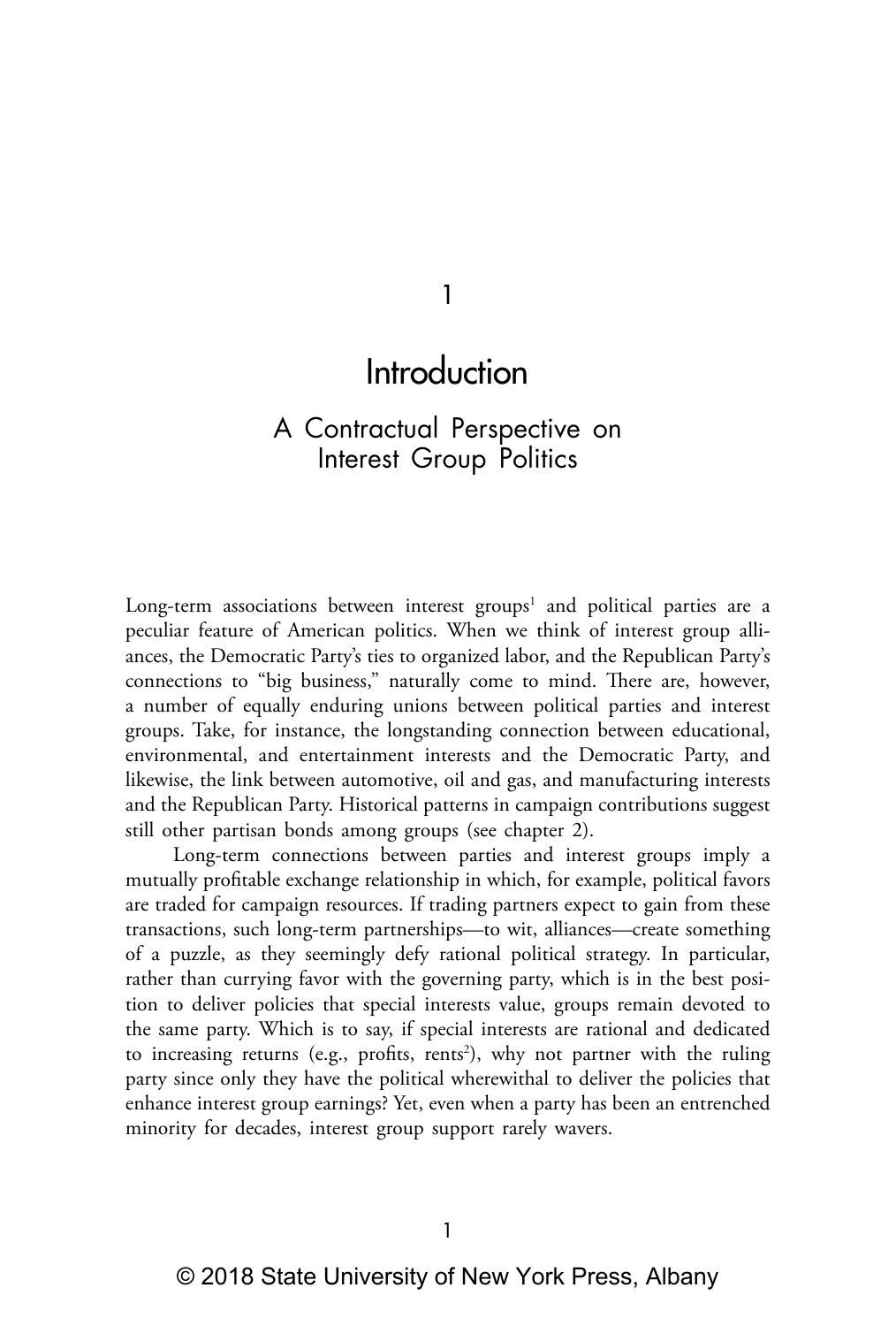And the same is true of parties that continue to back policies favored by political allies even when they jeopardize electoral success. While it might seem logical for parties to simply jettison groups that have become electoral liabilities, political breakups of this kind rarely occur. From this angle, too, enduring commitments between parties and interest groups seemingly make little sense. Party-interest group alliances are evidently more than simple quid pro quo arrangements. These observations shape the question prompting this inquiry: What keeps such political alliances intact? We believe the answer lies in the contractual spirit of the relationship between interest groups and political parties.

## Political Alliances as Contracts

One way to think of alliances between political parties and interest groups is in terms of long-term contracts tying trading partners to one another over extended periods of time, with successful execution of the agreement engendering recurring contract renewal and extension. These *political contracts*, like formal legal agreements, constitute promises whereby one trading partner agrees to take some action in return for certain reciprocal services. As in the market, political contracts place sellers and buyers in a bilateral exchange relationship within which both have well-defined, prespecified obligations. Normally, execution of these obligations involves different levels of observability, occur at different points in time, and entail different degrees of reversibility. Equally important, trading partners have varying incentives to voluntarily uphold their side of bargains.

Political contracts are defined here as tacit, long-term, mutually beneficial pacts between special interests and parties in which agreement centers on shared understandings of obligations. They account for the resiliency of political alliances because contractual understandings foster enduring commitments between trading partners; efficiently organize political transactions (i.e., dealings between parties and interest groups); and smother fears of opportunism (e.g., deception, self-regarding actions). Political contracts are vital in establishing long-term, mutually beneficial, repetitive transactions between parties and interest groups, since groups always need political clout, whether to pass legislation or intercede in routine agency decisions; and parties are constantly on the lookout for campaign revenue, whether to buy legislators' votes or to aid electorally threatened party members. Indeed, political contracting is superior to viable alternative arrangements for conducting political exchange (see chapter 8).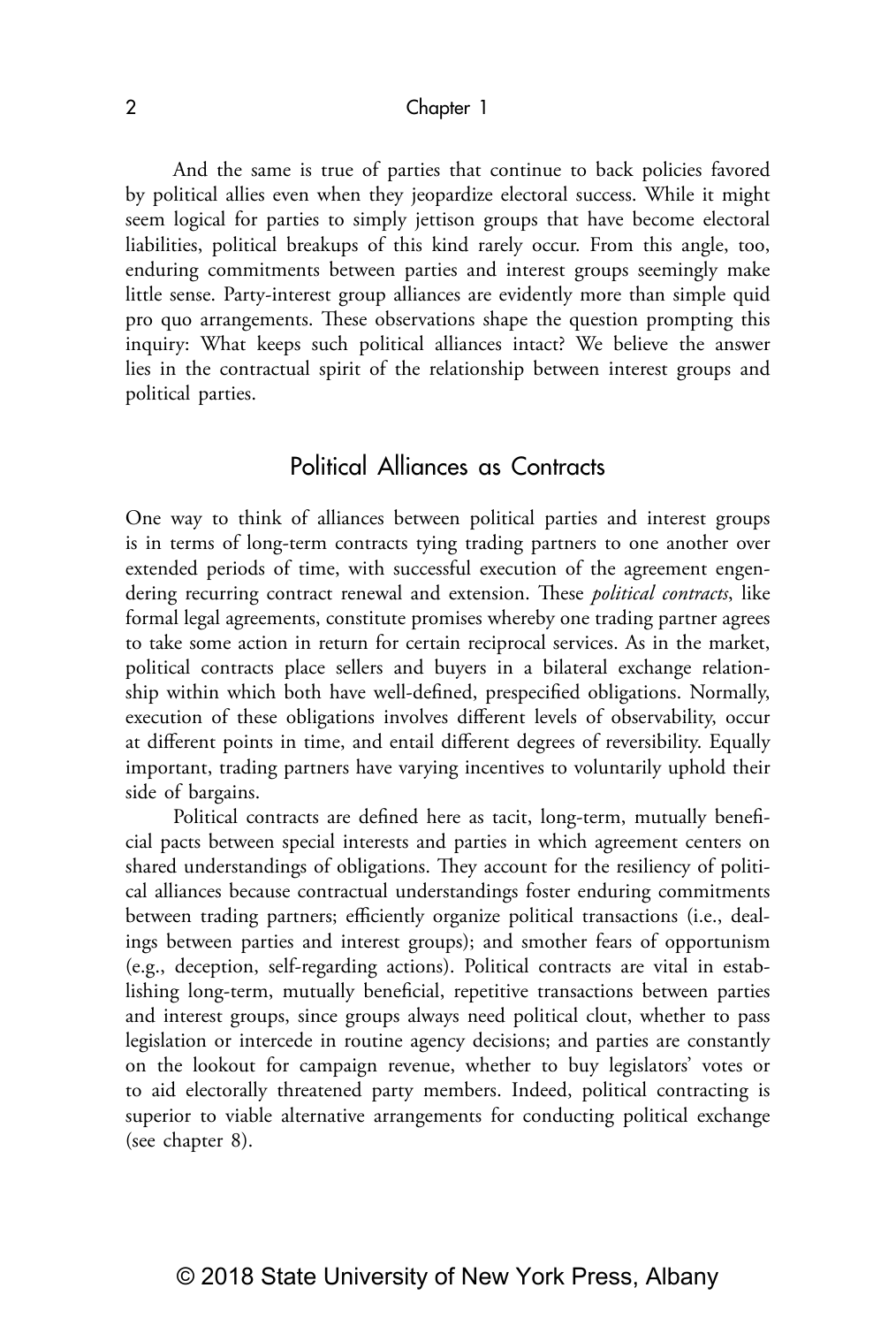Due to long-term loyalties, transactions between parties and interest groups are "specialized," resulting in exclusive buyer-seller relationships; accordingly, many special interests end up purchasing legislative services from a single political party. This specialization in trading partners produces conditions fit for opportunism. For instance, by virtue of its monopoly over the delivery of legislative services, parties could strategically expropriate some of the rents special interests obtain through the political process. Nonetheless, instead of exploiting this market power, parties fashion political contracts to defuse group fears about the leverage they possess; to do otherwise threatens the gains they attain through political alliances. Parties do so by tacitly promising to advance the policy interests of their political allies, and then making their pledges believable by ensuring special interests a lasting say over federal programs that matter most to them.

One way parties make their commitments of enduring programmatic influence credible is by establishing long-lived governmental structures designed to serve the parochial interests of political allies. Government departments like Labor, Agriculture, Commerce, and Education are probably the most striking examples of agencies designed to serve political allies, but equally valuable in this regard are the nearly one thousand federal advisory committees appended to federal agencies. These advisory committees do far more than simply "advise": they abet the efforts of special interests to realize policy goals by establishing near-permanent, quasi-governmental (i.e., supported by government but privately managed), industry-centered footholds within agencies overseeing group programs. The security of these structures, and thus interest group influence over agencies administering pet programs, is guaranteed by legislating obstacles to committee termination. Such legislated safeguards also minimize prospects for ex-post opportunism by future legislatures.

Despite the benefits, lasting political alliances come at a price. There is, above all, a social cost: instituting governmental structures to oversee agency administration of group programs deepens special-interest influence over internal bureaucratic decisions, which are generally immune to public scrutiny. Claiming that special-interest influence in American government is extensive undoubtedly generates little surprise, but our study pivots on a different argument: special-interest influence has burrowed deeper within agencies so as to influence internal agency decisions, thus entrenching group influence further within the federal bureaucracy.

The term "deeper" is quite descriptive of a major distinction between our inquiry and others devoted to studying interest group politics. Conventional wisdom has assumed that special-interest influence centers on highly visible policy matters, such as legislation and regulations (see, for instance, Stigler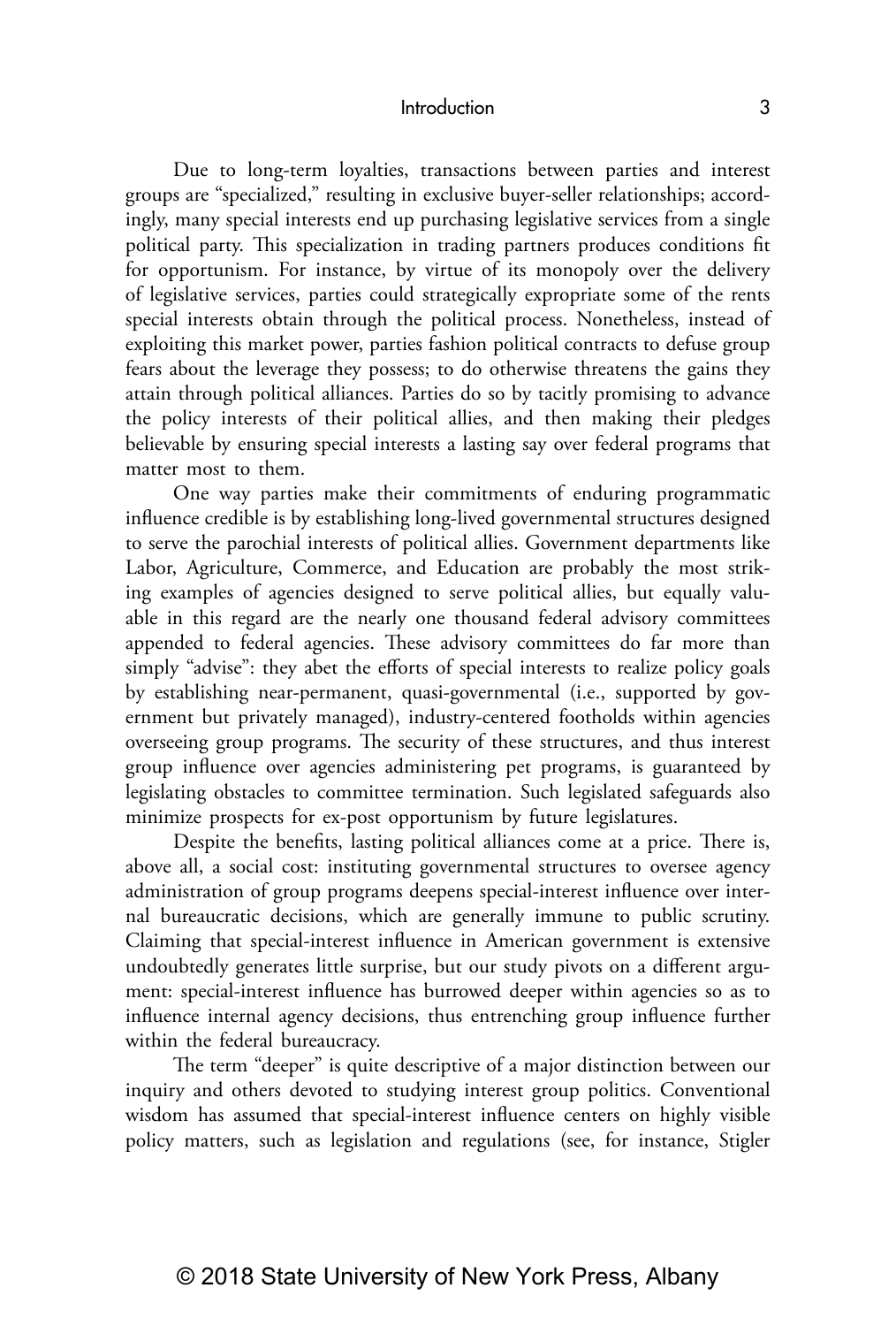1971; Peltzman 1976), where congressional votes are ostensibly traded for campaign contributions. In truth, little reliable evidence of such a connection has been uncovered (see, for instance, Grenzke 1989). We are reluctant, however, to conclude that special-interest influence in politics is nonexistent, or even that the influence of groups has been exaggerated. Rather, we believe that group influence is less noticeable on legislative votes because these matters are more costly for groups to influence than in-house agency decisions that stream rents to industries vis-à-vis government programs. Hence, interest groups eschew influencing major legislative ventures in favor of internal bureaucratic decisions since the latter are a more cost-effective use of group resources.

Although we feel that the notion of political contracts is an important theoretical construct for explaining why parties and interest groups are seemingly bound together, we can envision several alternative explanations. For instance, it is possible that groups simply stay within an alliance because they are unable to forsake the sunk costs accumulated through decades of unwavering support for the same party; hence, forming another political alliance would mean sacrificing long-term investments in a party.

Alternatively, groups might maintain political allegiances because they have no viable alternatives: parties have strong misgivings about forging alliances with special interests formerly loyal to the opposition. It is rational for parties to be skeptical of and have reservations about the dependability of the campaign support of groups defecting from political alliances. While seemingly eager to forge new coalitions to advance their interests, the absence of a longterm partisan commitment means that groups are free to change sides at the first opportunity they have to obtain a better deal. Consequently, parties are generally reluctant to embrace former defectors as genuine political allies. So, even if defecting groups find another party ally, it is likely that their interests would be subjugated to those of other party allies that have remained faithful over the years. Accordingly, the best strategy for interest groups is to continue with their current alliance.

In addition, reputational effects cannot be easily dismissed as an explanation for why groups stand pat in political alliances. Since certain interest groups are ideologically compatible with the gist of one party's policies, they are more at home with parties sharing their political principles. In such instances, interest groups remain faithful to parties because they are a good ideological fit. To be sure, there is noticeable ideological compatibility between interest group allies and the Democratic and Republican Parties.

A distinctive feature of the above explanations is that they are easily cast in terms of contractual issues. For example, special interests might remain loyal to political parties because: the "costs" of maintaining the existing alliance are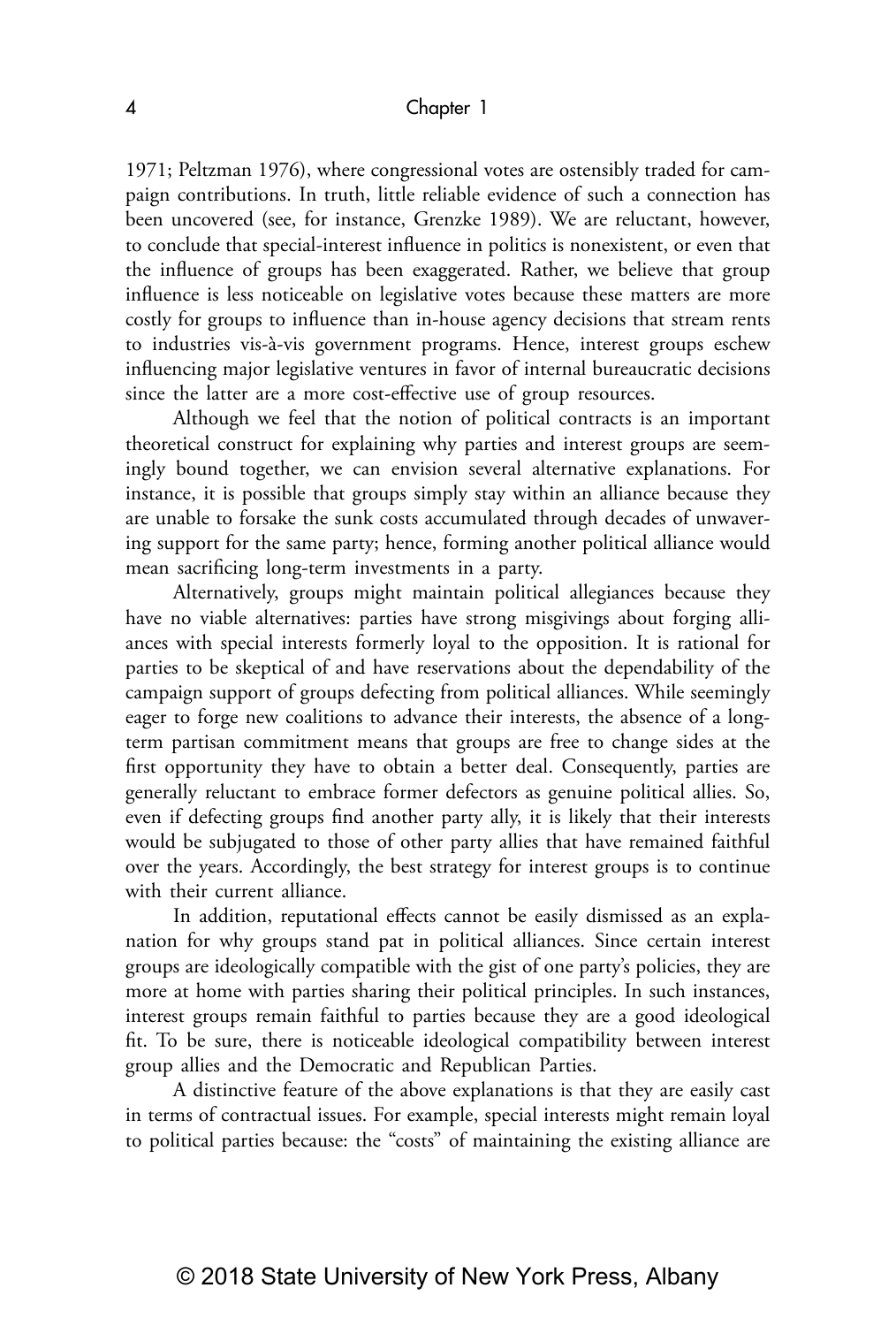less than those incurred in forging deals elsewhere; groups cannot make credible promises of future support due to past allegiance to the opposition party; or, the party's reputational capital provides contractual safeguards against future reneging on current pledges. A particularly noteworthy feature of a contractual approach is that it points to the simple fact that exchange between interest groups and political parties involve transaction costs—that is, ex-ante and expost costs incurred in conducting business. Hence, organizing these dealings cost-effectively is essential for improving gains to trading partners. This is why political contracts are so useful in political exchange.

## The Nature of Political Contracts

While a more elaborate characterization of *political contracts* is provided in chapter 4, it will suffice at this point to simply depict them as long-term agreements based on shared, implicit understandings between special interests and political parties. The understandings between contractual partners form around *focal points* (Shelling 1960) representing the gains political allies expect to obtain from the arrangement. The objectives are self-evident: *special interests want policies advancing group fortunes, and political parties want a dependable flow of campaign money*. The basis for a profitable exchange is clearly at hand.

Like long-term agreements, political contracts are self-enforcing, sustained by the value of future dealings (see, for example, Macneil 1978; Telser 1981; and Klein 1996); hence, they can be characterized in terms common to the economic study of contracts—namely, as *relational contracts*. Long-term contracts are inherently incomplete because bargaining partners cannot anticipate all contingencies that might arise during the course of contract execution, thus opening the way for ex-post opportunism in carrying out these agreements. We should note here that self-interest and opportunism are not one and the same: self-interest is the attempt to maximize one's benefit without lying, cheating, and stealing, while opportunism is self-interested behavior where everything is on the table.

The situation is even more troublesome for political contracts. Political contracts share the same problem as long-term contracts in that many contingencies are unanticipated and therefore not subject to contracting. Then again, the tacit nature of political contracts engenders additional problems, such as confusion over and misinterpretation of provisions within agreements.<sup>3</sup> This study demonstrates how special interests and political parties overcome hazards endemic to nonbinding relational contracts to capture the gains from exchange yielded through longstanding political alliances. In the following pages, we briefly introduce the primary features of this contractual arrangement.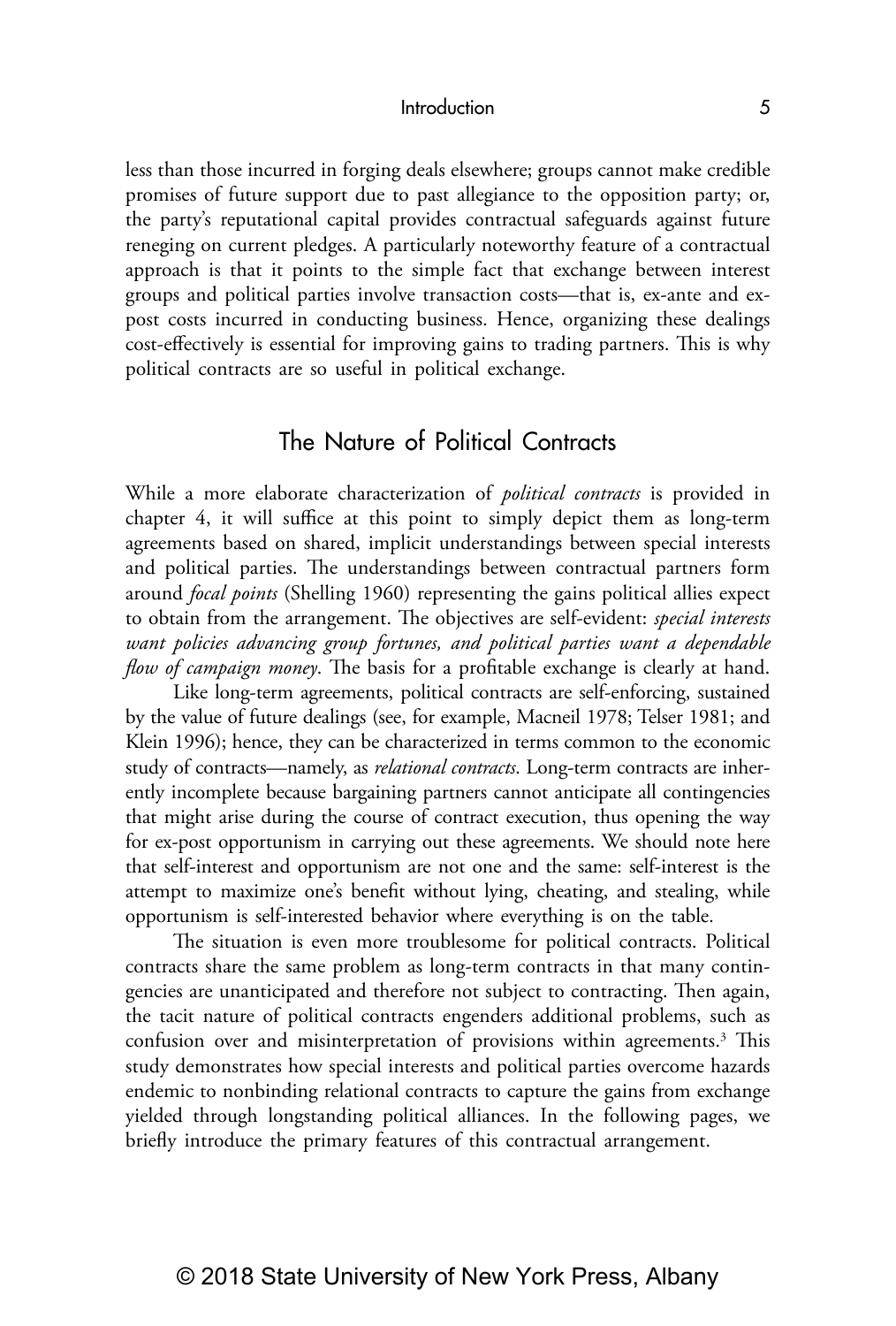## Tacit Understandings

Dealings between special-interest groups and political parties are conducted through tacit political contracts for a number of reasons, but chief among them is that this is the safest route for handling political transactions. For one thing, explicit, quid pro quo exchanges between politicians and interest groups are regarded by the Courts as tantamount to bribery and corruption, and formal agreements of this nature would be legally suspect as well as politically tumultuous. If parties, politicians, and special interests want to avoid the appearance of unethical or illegal behavior, handling their dealings through implicit understandings makes sense. Although scholars have paid little attention to such implicit understandings, these agreements are in fact commonplace. Four tangible examples of implicit agreements demonstrate that these are indeed practical means for resolving problems in dealings between beekeepers and apple orchard owners; governing the behavior of transient workers; and allocating internal legislative power.

*Customs of the Orchards.* Understandings between apple orchard owners and beekeepers illustrate the effectiveness of tacit understandings (Cheung 1973). This simple exchange relationship is threatened by externalities stemming from the pollination of apple orchards. For one thing, beekeepers benefit economically from their bees pollinating orchards since the bees simultaneously feed on the apple blossoms. In addition, since bees cannot be confined to a particular orchard, they journey beyond the customer's orchard to pollinate adjoining orchards free of cost, thereby creating another externality:

[I]f a number of similar orchards are located close to one another, one who hires bee to pollinate his own orchard will in some degree benefit his neighbors. Of course, the strategic placing of the hives will reduce the spillover of bees. But in the absence of any social constraint on behavior, each farmer will tend to take advantage of whatever spillover does occur and to employ fewer hives himself. (Cheung 1973, 30)

This might seem an occasion for governmental intervention as through subsidies, taxes, or court-order solutions, but farmers and beekeepers have routinely resolved these issues through implicit agreements referred to as "customs of the orchards."

Shrewd provisos in these tacit agreements enable beekeepers and orchard owners to efficiently resolve thorny problems arising in their exchange arrangement. For instance, the problem of bees pollinating neighboring orchards is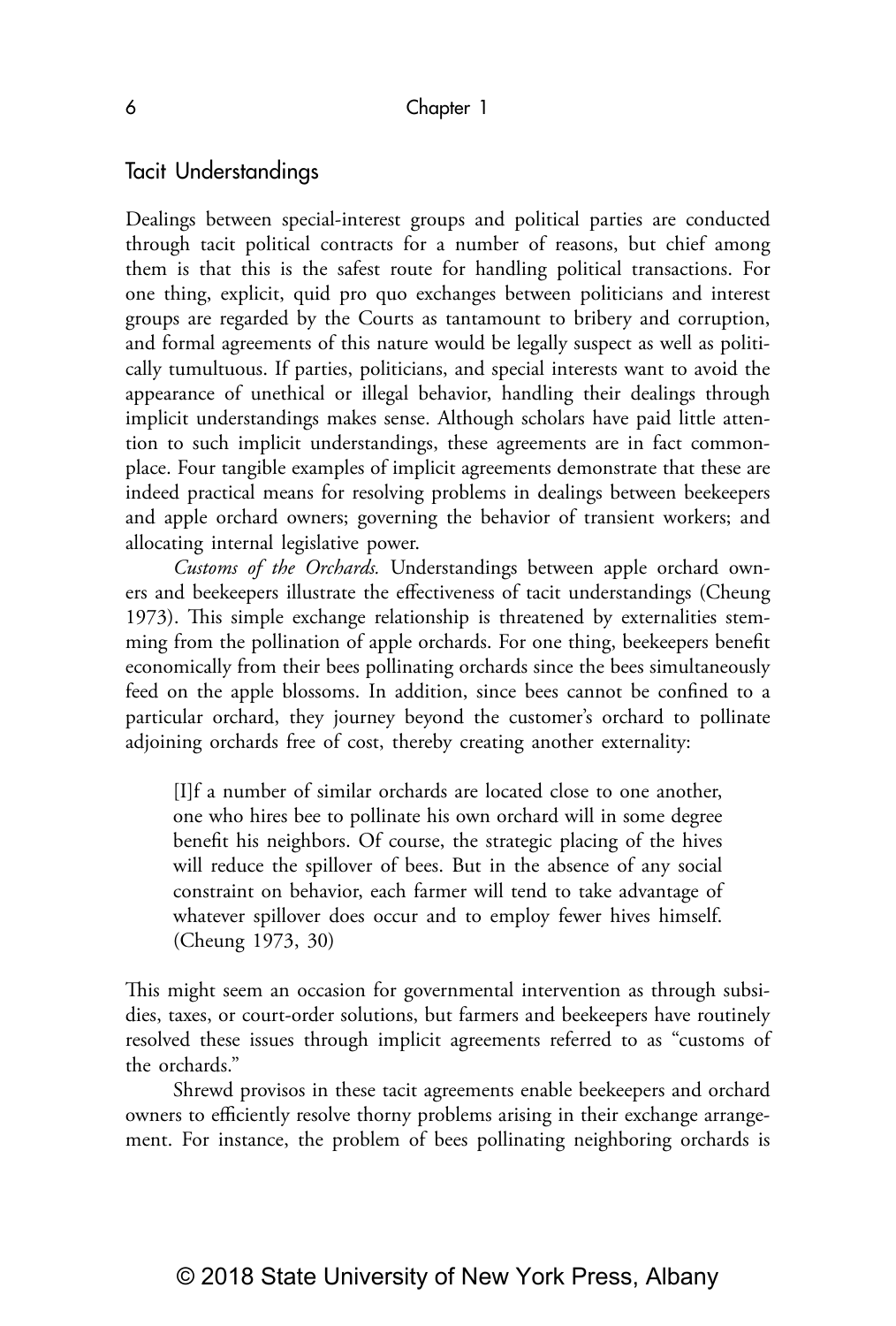effectively settled by having adjacent orchard owners arrange to pollinate their orchards simultaneously. So, during the pollination period, "the owner of an orchard either keeps bees himself or hires as many hives per area as are employed in neighboring orchards of the same type" (Cheung 1973, 30). As for externalities resulting from bees feeding on the orchards' blossoms, beekeepers "reimburse" orchard owners by offering them some of the honey produced by the bees. These "customs of the orchards" represent tacit agreements with well-recognized understandings ("focal points") among beekeepers and apple orchard owners. Governmental intervention, or even written agreements of some sort, might seem sensible solutions to these externalities, yet these hazards were effectively resolved within the context of implicit agreements.

Lacking formal enforcement provisions, these implicit agreements are effectively policed through social sanctions such as gossip. "Although a written contract is more easily enforceable in a court of law, extra-legal constraints are present: information travels quickly through the close-knit society of beekeepers and farmers, and the market will penalize any party who does not honor his contracts" (Cheung 1973, 29). Such "bad neighbors" can expect other orchard owners to impose costs on them, for example, marketing inconveniences. Social sanctions are quite effective in this regard. "It is the nature of social incentives," Mancur Olson writes (1968, 61), "that they can distinguish among individuals: the recalcitrant individual can be ostracized, and the cooperative individual can be invited into the center of the charmed circle."

*Day Laborers*. Problems of enforcement might seem easier to resolve with regard to apple orchards because the frequent interactions between beekeepers and orchard owners enhance the effectiveness of social sanctions. However, even where such tacit agreements are forged among individuals with fragile interpersonal connections, they effectively hold trading partners accountable. A prime example is the enforcement of informal agreements among transitory laborers at a day-labor site in Agoura Hills, California. Although transitory day-workers lack personal attachments to the group per se, which muffles their susceptibility to social sanctions, implicit contractual provisions were effectively enforced nonetheless.

The informal "contract" bound day-labor workers at the Agoura Hills site to insist on a \$15 hourly wage rate—a fee that far exceeded the normal rate (i.e., \$8–10) typically charged by transitory workers—and to cultivate a professional demeanor both for themselves and the corner location. Given the transient nature of employment and employees in day-labor work, policing such a casual agreement might seem a fool's errand, yet the informal accord was dutifully enforced. "They browbeat anyone who litters or drinks. They also try to chase away laborers who do inferior work and hurt the corner's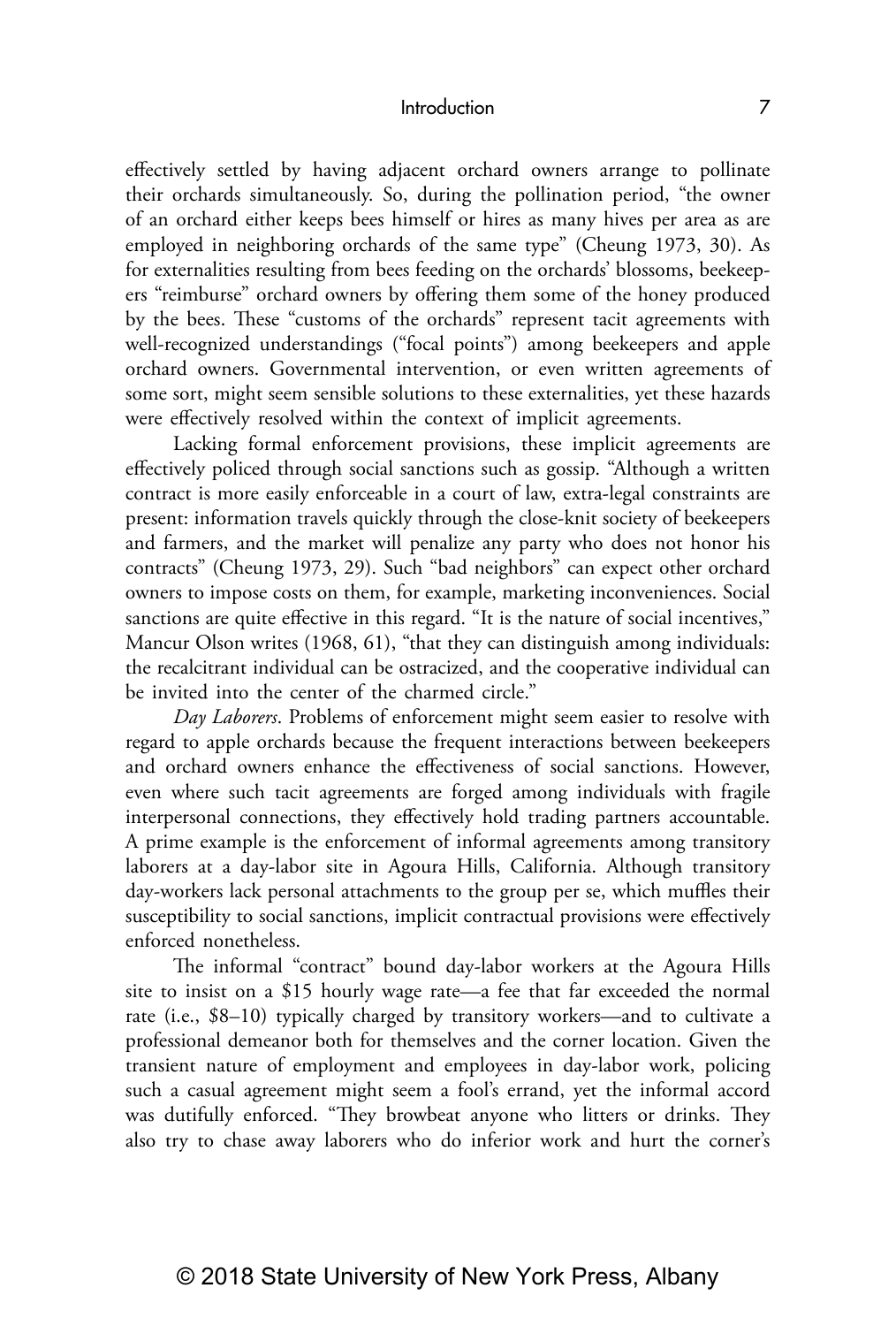reputation. And anyone who tries to accept work for less than \$15 faces the wrath of dozens" (Greenhouse 2006). Like the "customs of the orchards," the compact among day-laborers demonstrates that tacit understandings can be effectively enforced.

*Senatorial Courtesy and the Seniority System*. Politics, like orchards and day-laborers, has its share of tacit understandings, some of which play critical roles in governing political institutions. Two prime examples are "senatorial courtesy" in the United States Senate and the seniority system in Congress.

*Senatorial courtesy* is an implicit understanding among United States Senators to refuse to confirm a presidential appointment in (or from) a state if that appointment is opposed by the senators (or senior senator) of the president's party from that state. Technically, then, senatorial courtesy is a tacit agreement among senators not to vote for any presidential nominee who is opposed by the senators from the nominee's home state. As a consequence, presidents routinely submit the names of prospective appointees for approval by senators from the states in which the appointees are to work. This tacit understanding secures senators a stranglehold over federal patronage in the state, thereby shaping the setting for negotiations between presidents and senators over these appointments.<sup>4</sup>

The *seniority system* describes the practice of imparting privileges to Senators and Representatives who have served the longest, ranging from preferences for legislative offices to the pick of committee assignments. In addition, members with a longer term of service on a committee are assumed to be "senior" and have more power in the committee, often holding leadership positions. Indeed, seniority is presumably an important consideration when parties award committee and subcommittee chairmanships, the most powerful and coveted committee positions. Equally important, the seniority system provides members with committee security: legislators with less seniority are the first to lose their committee seats when shifts in party control result in changes in party-ratios on committees. In short, the seniority system serves to insulate senior members from external threats to their committee seats. As a mechanism for allocating influence, stature, and resources within Congress, the seniority system represents another example of how unwritten understandings effectively govern political institutions.

## Focal Points

One dilemma in informal contracting is that pledges remain unstated.<sup>5</sup> This predicament is addressed in political contracting through the "tacit coordination of expectations" (Shelling 1960, 71). "What is necessary is to coordinate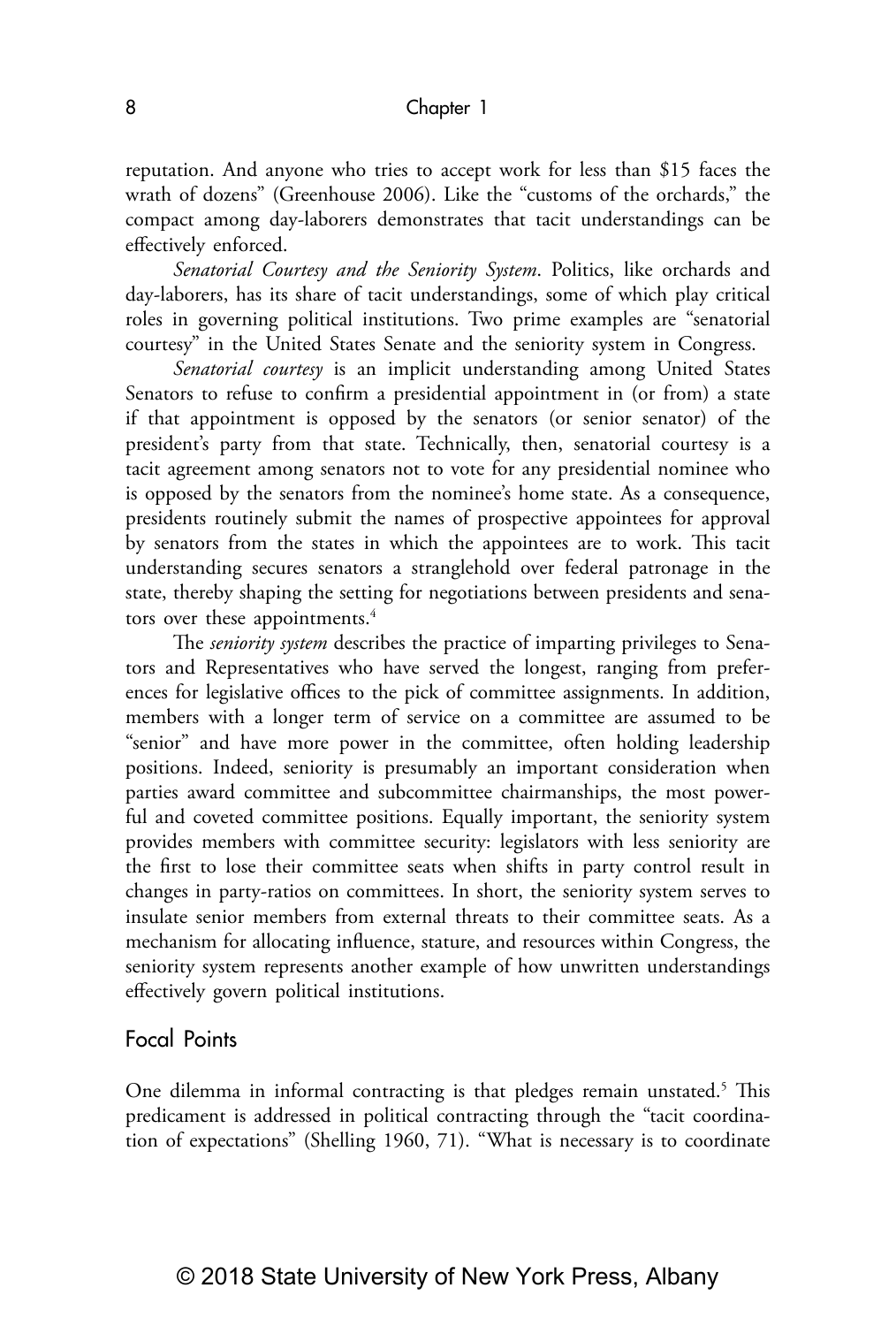predictions," Shelling (1960, 54) writes, "to read the same message in the common situation, to identify the one course of action that their expectations of each other can converge on." Even in the absence of formally and explicitly prescribed agreements, then, interest groups and parties reach coordinated decisions supportive of unwritten (tacit) understandings through mutual recognition of *focal points—*"*some kind of prominence or conspicuousness*" (Shelling 1960, 57)*—*in their exchange arrangement. In political contracts, these focal points *represent the patent needs of the trading partners, and serve as the basis for exchange between special interests and political parties*. Although the arrangement is entirely implicit, trading partners are well aware of the contractual provisions: political parties know that special interests seek policies advancing group goals, and interest groups are not blind to the value parties place on a dependable flow of campaign funds. In sum, the focal points in agreements between specialinterest groups and political parties represent the manifest needs of parties and interest groups and are thus easy to spot.

No doubt, shared understandings between political parties and specialinterest groups also arise from their wide-ranging, elite-level interactions, which foster an awareness of the preferences and pressures each faces.<sup>6</sup> This promotes recognition of the obvious place to "meet" in the bargain (i.e., focal points). While some interest groups and party leaders may, in fact, engage in formal, informal, or third-party negotiations, we suspect that their harmonizing exchanges emerge more frequently from implicit understandings based on correlated views of political realities, historical experience, nuanced signals, and recognition of the demands and tensions each confronts.

## Bilateral Dependency

Political contracting is a reasonable way to organize dealings between specialinterest groups and party allies, and we suspect such dealings are common in politics in general. One of the most notable expressions of political contracting occurs when political power changes hands and the governing party rewards coalition partners with favorable policies and actions. But whether in power or not, parties behave as if they were executing contractual agreements with political allies. For example, parties have traditionally appealed to identifiable segments of the voting population; constructed their platforms to champion the causes of these specific groups; and attempted to implement their campaign pledges when elected (Pomper 1968). All of this is done implicitly without the formality of contracts, the Republican's 1994 "Contract with America" notwithstanding.

Traditional characterizations of political parties emphasize their dependence on special interests for electoral support and resources, and the behavior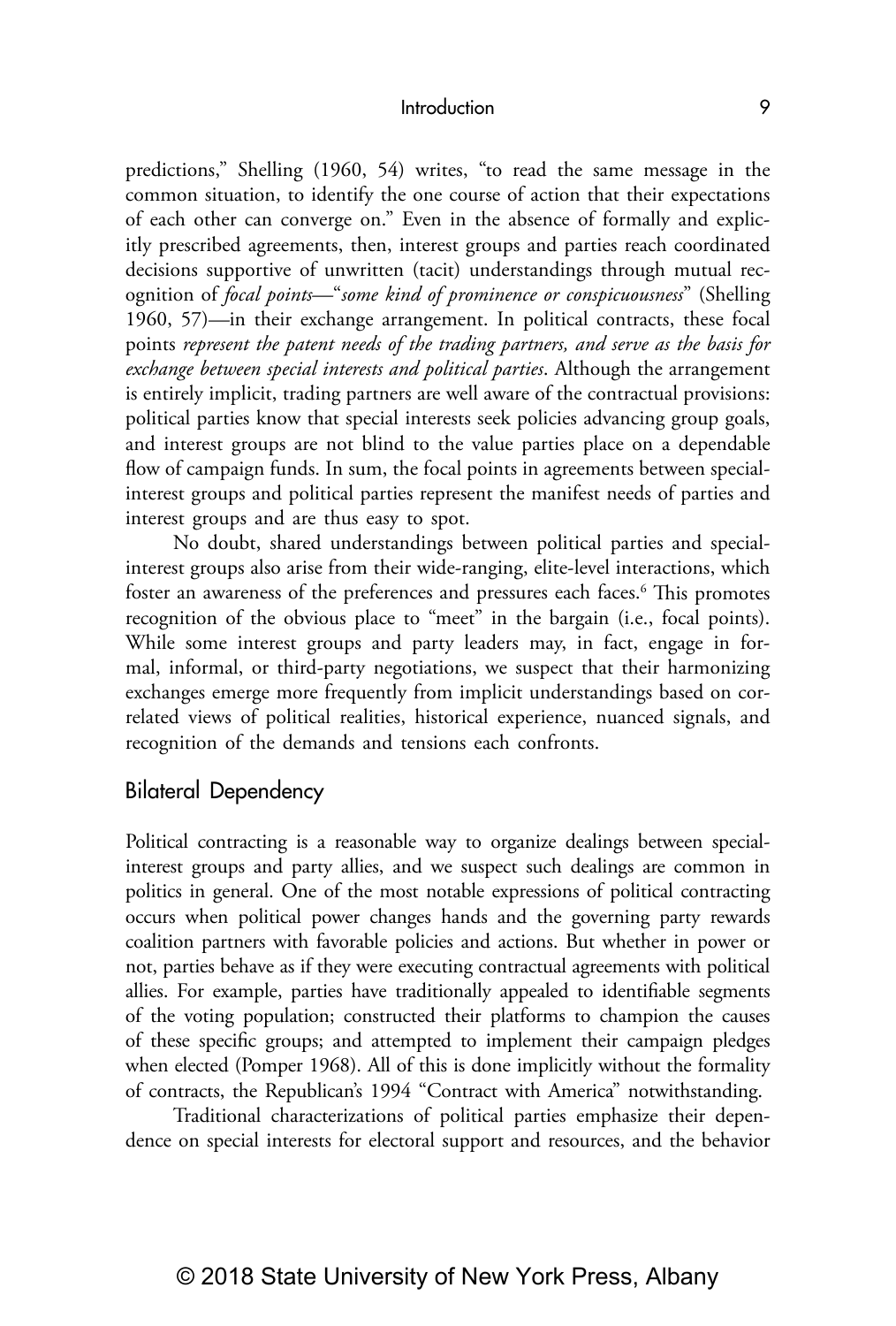of parties is not inconsistent with this depiction; however, this is only part of the story. That is, the arrangement between special interests and political parties is not so one-sided. Groups need parties to obtain benefits through the political process just as badly as parties need the electoral resources that interest groups supply. This is what makes political alliances bilateral-dependency arrangements.

## Exchange between Special Interests and Parties

In the highly regarded book *Why Parties?* (1995), John Aldrich contends that political parties exist because they successfully address collective action problems by regulating access to office, mobilizing voters, and organizing officeholders to accomplish goals once in office. It is difficult to quarrel with his argument, but Aldrich neglects to mention how these collective goods are paid for. Which is to say, how do parties get the billions needed to fund the provision of these collective goods during and between elections? Stigler (1971, 12) puts the matter quite succinctly:

The political party has costs of operations, costs of maintaining an organization and competing in elections. These costs of the political process are viewed excessively narrowly in the literature on the financing of elections: elections are to the political process what merchandizing is to the process of producing a commodity, only an essential final step. *The party maintains its organization and electoral appeal by the performance of costly services to the voter at all times, not just before elections.* [our emphasis]

Clearly, parties need dependable sources of revenue to support such collective endeavors. In this regard, individual campaign donations provide a substantial source of party revenue, especially since they amount to more dollars than provided through industry PACs.

Despite the amounts raised through individual contributions, rational parties seek to mine less costly revenue sources. The administrative and organizational costs parties shoulder in amassing individual campaign contributions are especially high and no doubt exceed those incurred in collecting industry or PAC contributions. And, generally speaking, personal contributions are far more fickle and erratic than PAC support.7 Consequently, individual contributions are less reliable. This sets the stage for profitable transactions between political parties and special interests: parties sell political services to special interests in return for a reliable stream of fungible electoral resources necessary for bankrolling collective partisan enterprises.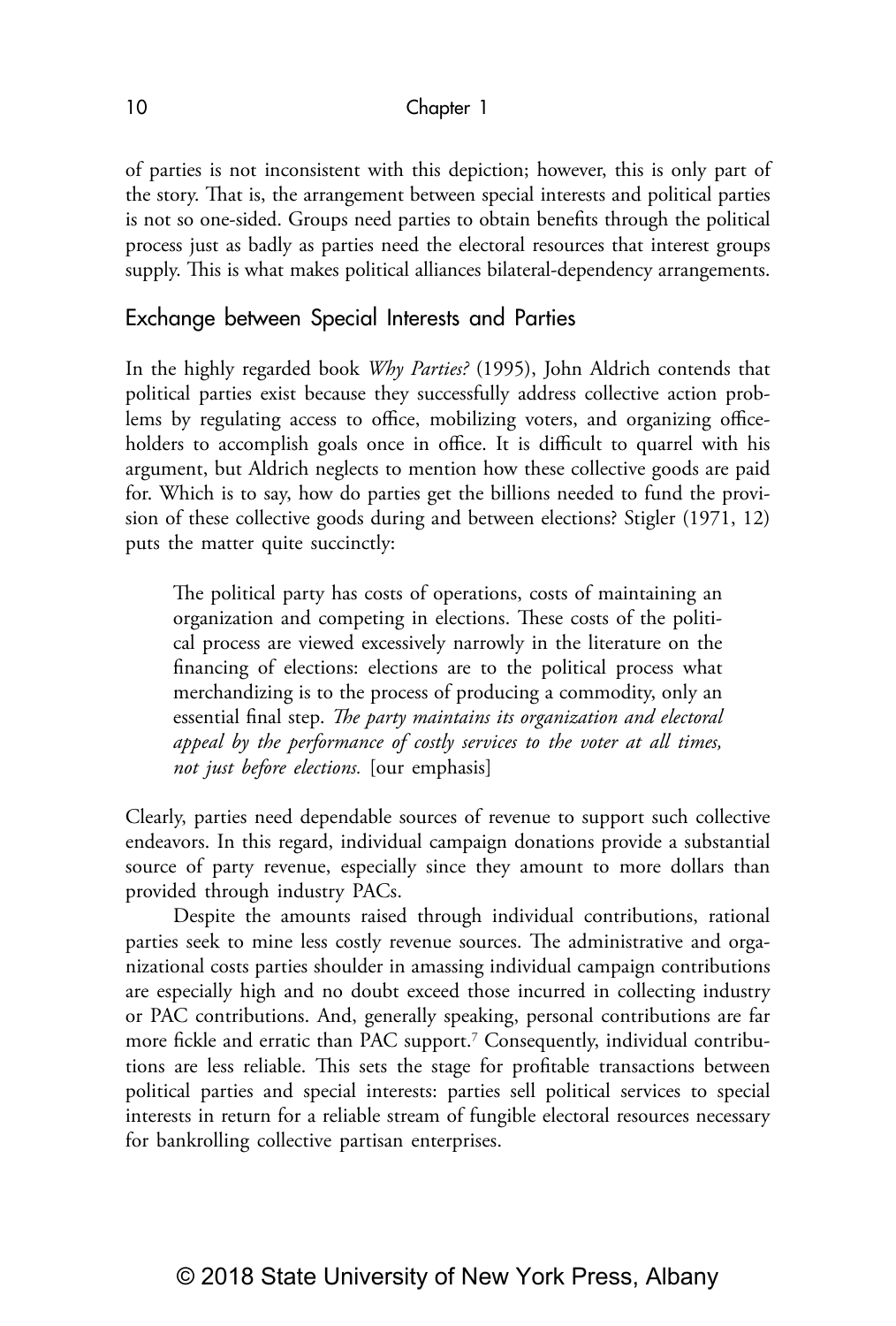More precisely, exchange between parties and interest groups involves interest group payment of campaign funds to political parties in return for any number of legislative services instrumental to realizing focal points within political contracts.8 Among the basic legislative services parties supply are ensuring special interests a stranglehold over agency policies affecting them; incentivizing bureaucratic responsiveness to political allies; protecting group programs from budgetary cuts; and taking legislative action expanding existing group programs as well as creating new ones. From time to time, additional services might be requested, for example, side-tracking congressional inquiries or pigeon-holing legislation. Legislative actions that are difficult to link to contractual commitments undoubtedly require special interests to provide funds over and above their normal level of campaign contributions. We refer to these transactions in various ways—for example, political exchange, interest group transactions, political dealings, or some combination of these terms—but they all describe the same phenomenon: exchanging campaign funds for legislative assistance of some sort.

While such bilateral exchanges seem straightforward, this is not always the case because the context in which transactions between special interests and parties occur introduces contractual hazards. For instance, the terms of exchange may be difficult to specify in a clear-cut fashion, especially given the questionable legality of such an arrangement. Perhaps more importantly, given the bounded rationality of trading partners and asymmetries in political information favoring parties, conditions exist to promote bad-faith dealings and opportunism. Moral hazards<sup>9</sup> in politics enable parties to feign effort to pass special-interest legislation, thereby effectively reneging on promises to allies. For example, party leaders might claim that their legislative efforts on behalf of party allies have been for naught due to political resistance and pressure from the "Administration." But, how do interest groups know if they are being deceived or tricked—if party leaders are exaggerating the pressures they face to avoid living up to pledges, or if they are being "strung along" for more campaign funds? Since rational interest groups have reason to be concerned, groups invest heavily in costly, protracted negotiations in anticipation of the emergence of deal-breaking situations. Prolonged bargaining, however, erodes the gains from trade and thus the returns from the political alliance.

To avoid needless transaction costs, exchange between parties and special interests is designed to minimize the ex-ante and ex-post costs of opportunism.<sup>10</sup> An important way political parties minimize these costs is by supplying groups with concrete assurances that they will live up to their long-term commitments; these assurances take the shape of durable political structures ostensibly serving group interests. Such actions instill confidence in party pledges, thereby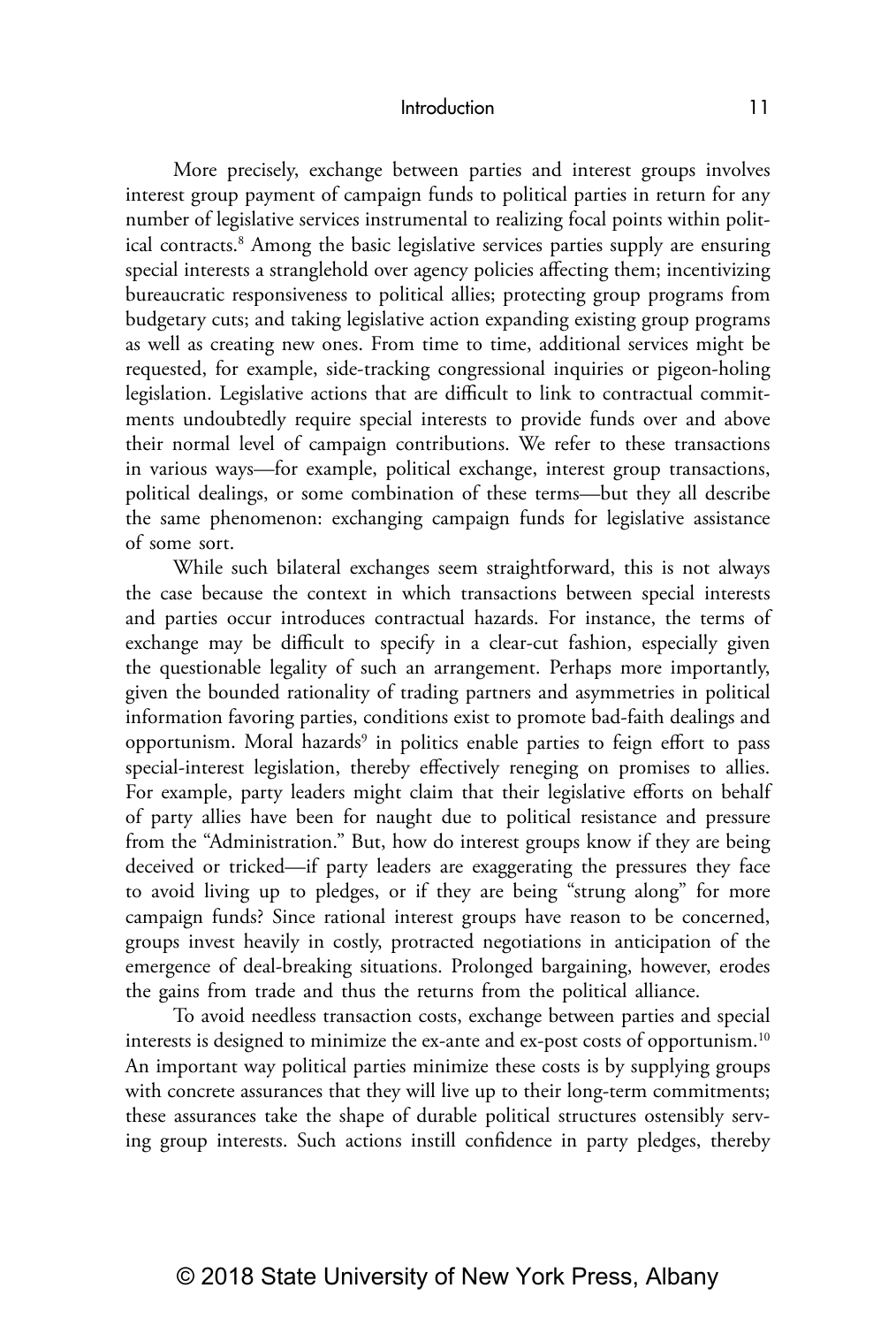reducing transaction costs and facilitating efficient political exchange. Thus, the durability of governmental structures serving political allies enhances the credibility of party promises by convincing groups that political parties are sincere about living up to their commitments to advance group interests.

## **Opportunism**

Despite the rewards trading partners derive from creating political contracts, hazards periodically surface within them. These problems arise from the ability of trading partners to leverage important elements inherent in long-term contracting, in particular, the bounded rationality of trading partners, unanticipated contingencies, and the inherent incompleteness of contracts. "Such hazards compromise contractual integrity," Williamson (2000, 603) observes, "and give rise to contractual impasses, maladaptions, and investment distortions." Despite these difficulties, such contractual hazards could be surmounted in the absence of devious self-interest or opportunism. For instance, cracks in long-term contracts could be guiltlessly addressed in an adaptive, sequential manner if ex-post opportunism were not troublesome. This is not to imply that bargaining agents lack long-term interest in effecting adaptations that will enhance returns. That inducement of course exists. But each also has incentives to expropriate as much gain as they can whenever the occasion (or need) for contractual adaptation arises.

Whereas political contracts suffer from both the innate incompleteness of long-term contracts and the misinterpretation and confusion that accompany tacit understandings, they increase the likelihood of opportunism beyond those normally arising from the hazards of long-term agreements. Opportunism is conceivable in most long-term contracting situations, but unlike conventional contracts, there is no prospect of settling political-contractual disputes through legal or court-ordered resolution. Tensions stemming from the lack of explicit, straightforward communication, and conditions susceptible to cunning dealings, undermine the resiliency of political alliances by impairing the contractual agreement between parties and interest groups. Such contractual inefficiencies arouse efforts for relief, and accordingly, parties incorporate durable commitments into their implicit agreements with political allies to defuse fears of opportunistic dealings.

## Credible Commitments

If special-interest groups and political parties expect to gain from long-term alliances, they must forge agreements that include *credible commitments* attenuating prospects for opportunism and instilling confidence in the agreement.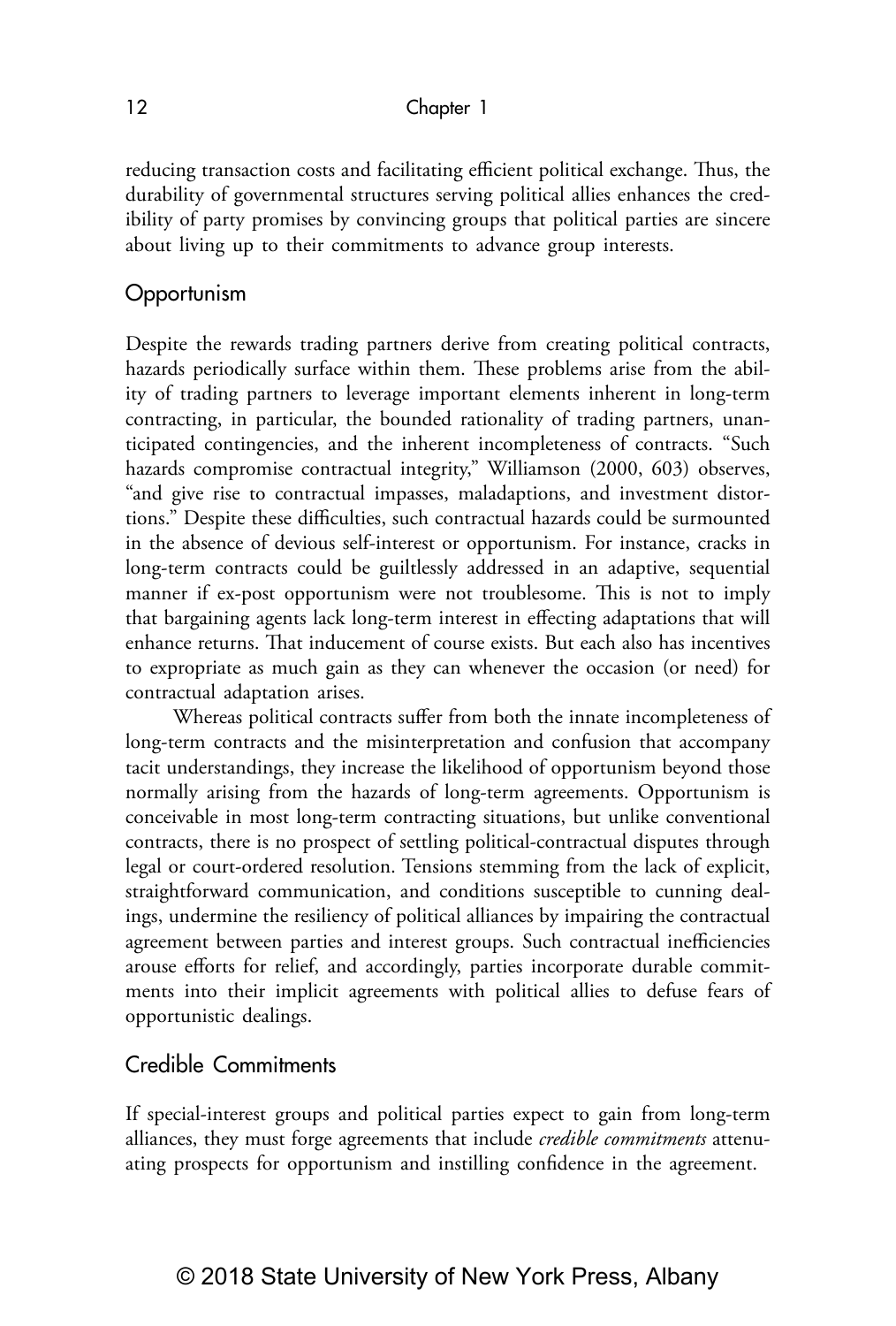Without institutional constraints, self-interested behavior will foreclose complex exchange, because of the uncertainty that the other party will find it in his or her interest to live up to the agreement. The transaction cost will reflect the uncertainty by including a risk premium, the magnitude of which will turn on the likelihood of defection by the other party and the consequent cost to the first party. (North 1990, 33)

To be truly believable, commitments should be clear and observable to trading partners ex-ante, and irreversible ex-post (Dixit 1996, 62). Credibility is then effectively achieved by locking in future actions so that present commitments are made true (Shelling 1960, especially 23–28). Political structures are relevant in these respects.

Since promises are the currency of interest group politics, parties take steps to ensure that promises to political allies of an enduring influence over prized programs are believable. They do so by creating long-lived governmental structures serving industry interests and empowered to influence agency decisions. At the same time, parties take measures to shield these structures from opportunistic behavior, say by future legislatures. These actions transform party promises into credible commitments that can be thought of as simply "tying one's hands," thereby ensuring that pledges to interest group allies will be kept regardless of the makeup of future legislatures. Since political structures are highly durable, the permanence of these structures makes long-term party commitments credible<sup>11</sup>

## Durable Political Structures: Federal Advisory Committees

Designing political structures as a means of lending credence to party commitments is easier said than done due to the controversy and resentment associated with bureaucratic expansion and governmental growth. These conditions make parties and legislatures reticent about adding new agencies or departments to the federal bureaucracy, especially since such growth generates more work for legislators in terms of congressional oversight. Nonetheless, parties have devised political structures—federal advisory committees—that can be created with relative ease, generate little publicity, and supply political allies with lasting programmatic influence, all with little cost to legislators. These committees place special interests in a position to counsel bureaucrats on the administration of their pet programs and to police bureaucratic shirking. These quasi-governmental congressionally established structures, $12$  tailored to the policy concerns of special interests, make party commitments of lasting group influence over the administration of their prized programs quite convincing.

## © 2018 State University of New York Press, Albany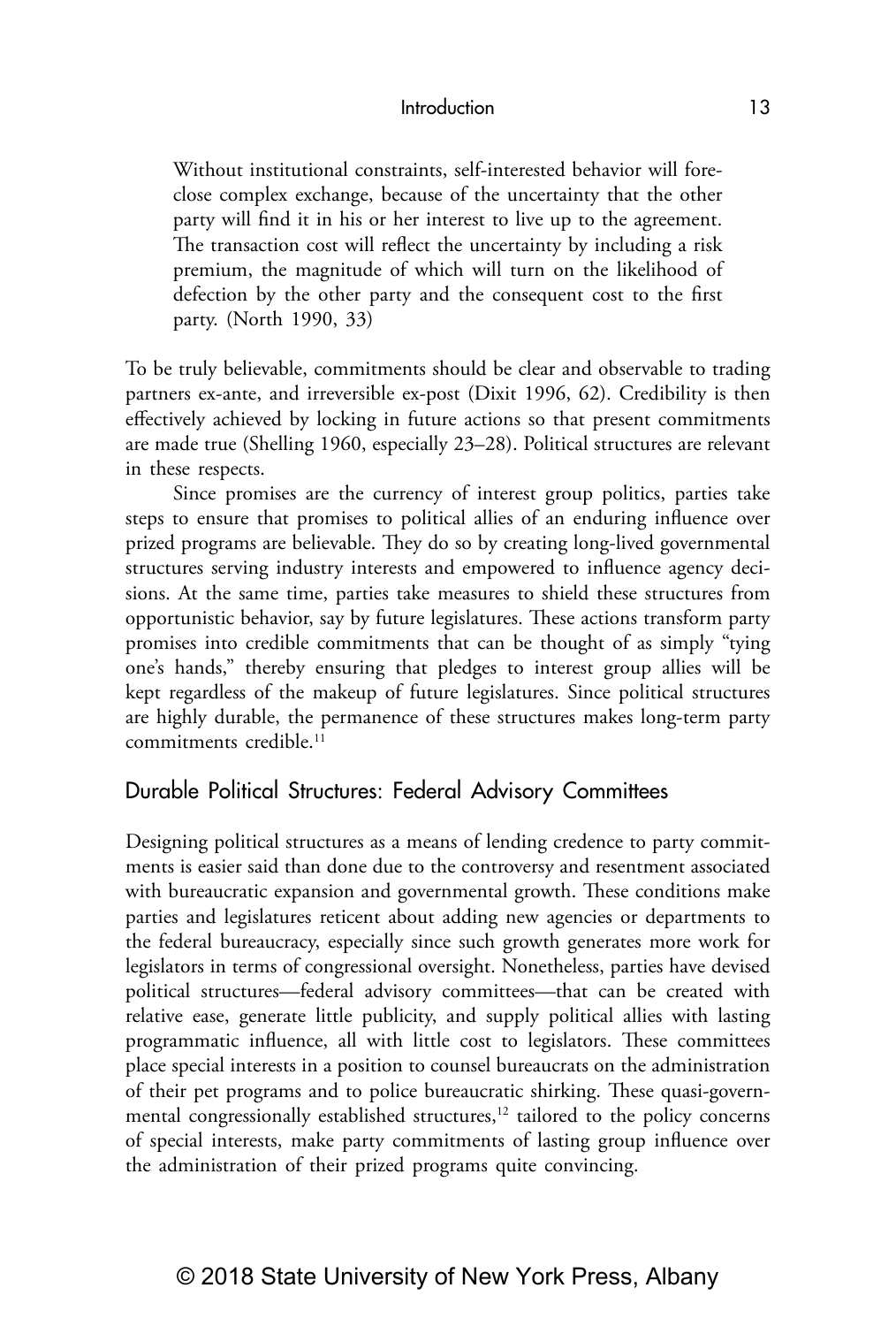But creating structures in the service of interest groups is only part of the way parties make their promises credible. These governmental structures are also highly resilient, which makes commitments to political allies decidedly durable. Durability creates stability and continuity in political bargains, thus maximizing the gains parties and groups recoup through their contractual arrangements. "In a modern representative democracy, the institutional structure is devised to facilitate (given relative bargaining strengths) the exchange between interest groups" (North 1990, 358). Advisory committees appear to function in just this manner.

Thus, parties incorporate governmental structures into political contracts as conduits for special-interest influence, thereby making their promises of long-term support for political allies believable. Put differently, since political structures make party commitments durable, long-term promises gain credibility. This minimizes the transaction costs associated with dealings between special interests and political parties, thereby increasing returns to trading partners. In sum, credible commitments in the form of governmental structures reduce the uncertainty and hazards beleaguering long-term political contracts, thus minimizing transaction costs, increasing efficiency in political dealings, and enhancing returns to trading partners.<sup>13</sup>

## Methodology

Our study blends theories, concepts, and findings from a wide range of areas in political science—in particular, bureaucratic politics, rational-choice models of institutions, and what has been termed the "new economics of organizations" (Moe 1984)—with an equally broad set of topics in economics such as interest group models of government (Stigler 1971; Peltzman 1976), corporate political influence, and transaction-cost economics (Williamson 1975, 1985). Drawing on theoretical works in these areas, and accompanying empirical research, we construct a contractual theory of interest group politics, and empirically examine the ensuing implications.

The theoretical focus of the analysis is on the design and establishment of political structures in the service of special interests because such institutional arrangements are a primary way parties make long-term commitments to allies believable. Our interest centers on federal advisory committees that possess attributes necessary for making party promises to special interests credible (see chapter 2). As highly durable quasi-governmental structures empowered with the right to pry into agency affairs, advisory committees provide legislatively backed assurances that groups will maintain long-term footholds in federal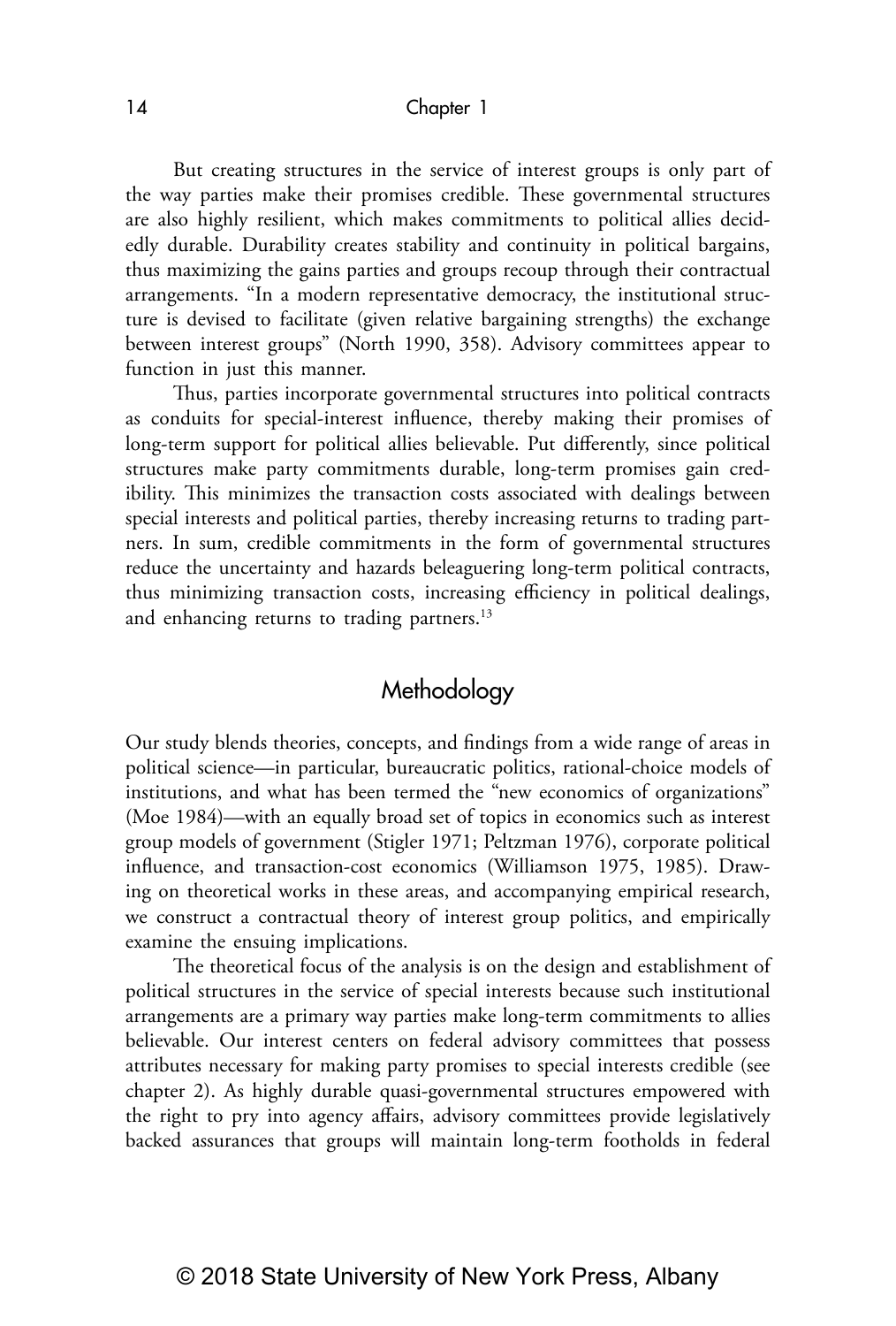agencies overseeing their pet programs. They also overcome problems stemming from the perils inherent in long-term contracting that permeate political exchange, in particular, bounded rationality, uncertainty, and prospects for ex-post opportunism.

Employing data from the Federal Advisory Committee Act (FACA) database detailing institutional characteristics of advisory committees covering the years 1789 to 2008,<sup>14</sup> the study analyzes advisory committees operating through nearly seventy federal departments (e.g., State, Commerce, Energy), regulatory agencies (e.g., Federal Communications Commission, Nuclear Regulatory Commission), and foundations (e.g., National Science Foundation, National Endowment for the Humanities). These data are combined with aggregate agency budgetary statistics, industry (PAC) campaign contributions to political parties, facts about major legislation passing Congress in the last half-century, and formal models, in examining the contractual arrangement among bureaucrats, parties, legislatures, and special interests. We hope the variety, breadth, and depth of the information underlying our analysis will enhance the persuasiveness of our arguments.

## Overview of the Argument

Previously, studies of advisory committees have been sporadic at best, and investigations restricted to one or a few committees. Despite the intrinsic value of such studies, they are plagued by the lack of generalizability since inferences about advisory groups are based largely on case studies limited in time and number. As such, conclusions regarding the influence of advisory committees, or the lack thereof, may be exaggerated by problems of selection bias—that is, choice of a particular agency, policy, or time period for study. By examining more than 11,000 advisory committees, spanning several decades and attached to numerous departments and agencies, generalizations about the operations and effects of these quasi-governmental structures gain diversity and range, which translates into enhanced reliability and validity.

We build our argument in several steps. First, we describe advisory committees, since they play a pivotal role in the efficiency of political contracting. We demonstrate that advisory committees exhibit the types of bureaucratic disorders that transform them into suitable instruments for making party promises to special interests of lasting policy footholds in agencies believable. Next, we describe concepts drawn from the study of institutions and how they can be incorporated into the analysis of political contracts. Then, we describe the basic argument: parties concoct contractual agreements with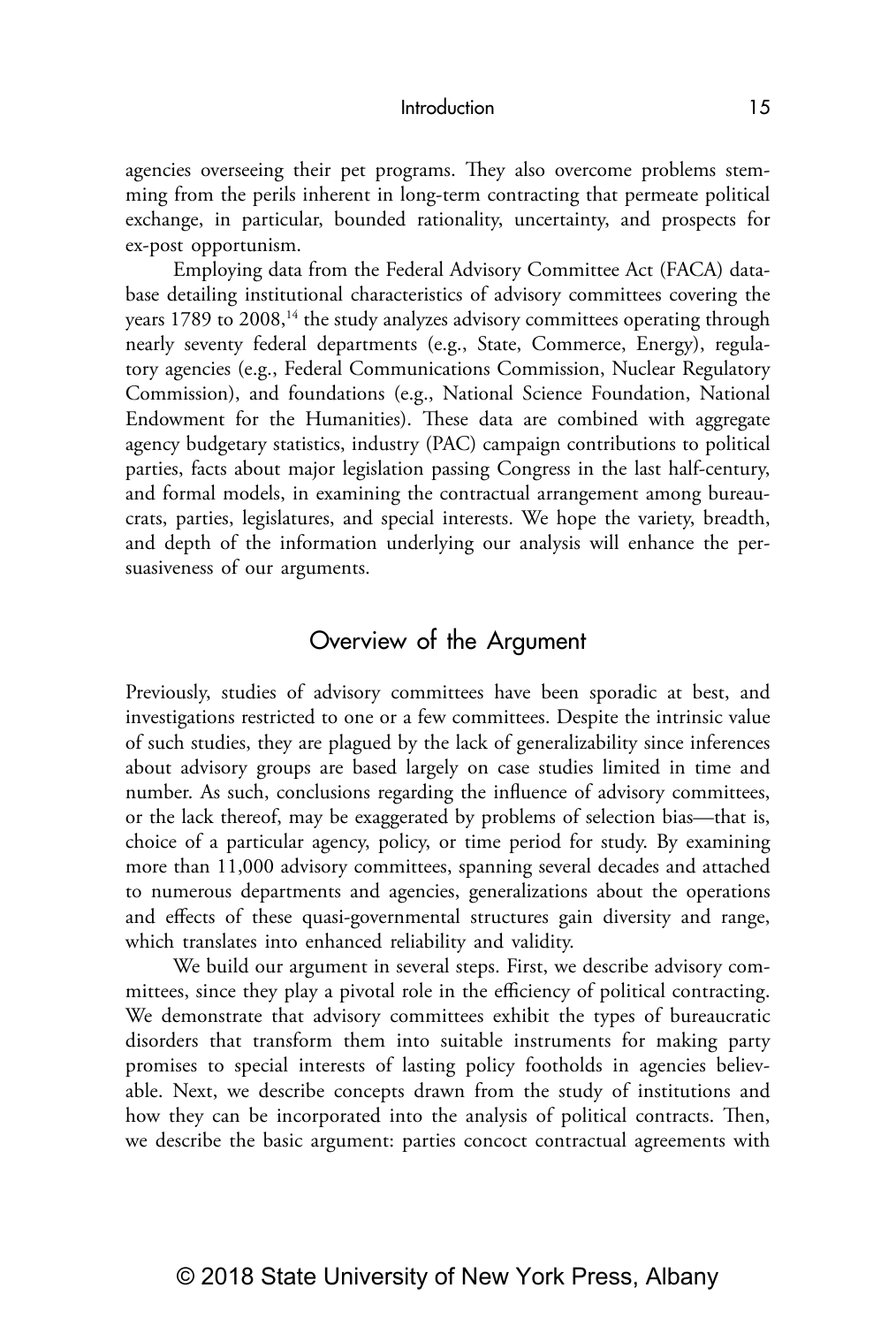special-interest groups to facilitate the efficient exchange of campaign funds for legislative assistance.

We formally demonstrate that instead of inhibiting the capture of governmental agencies by interest groups, as some contend, parties face incentives to establish programmatic footholds within federal agencies for their most loyal allies. This arrangement persists because it is mutually beneficial to parties and groups: interest groups benefit from the in-party's power over agency funding, which creates incentives for agencies to accede to the demands of the in-party's political allies, and political parties gain from special-interest groups' campaign contributions, which improve a party's odds of winning election. This formal derivation bolsters our argument by demonstrating that, given the context in which interest group transactions occur, political contracting is an efficient way of organizing these dealings.

After that, we show that despite bureaucratic resistance to interest group involvement in internal agency matters, the arousal of congressional concern renders bureaucrats far more amenable to group advice. Put differently, specialinterest influence over internal agency decisions is reliant on Congress incentivizing bureaucratic acquiescence to group advice. Finally, we demonstrate why political contracts are an economical way to organize transactions between groups and parties, and superior to more familiar arrangements, specifically, market transactions, special-interest political parties, auctioning-off governmental agencies, sale of legislation, and agency "capture" by special interests.

## Chapter Organization

In this opening chapter we have summarized the major facets of our contractual theory of interest group politics. Theoretical elements of this argument are more fully discussed in chapters 2 through 5, whereas chapters 6 through 8 are devoted to empirically examining the derived implications. Chapter 2 focuses on the attributes of advisory committees, examining a number of bureaucratic features that have borne the brunt of complaint and ridicule. Specifically, these committees have been singled-out as secretive, closely tied to special interests, dedicated to biasing agency decisions, inspiring symbiotic relationships between agency officials and interest groups, near-permanent fixtures, and a source of needless bureaucratic expansion. But these very same characteristics also serve as important reasons why advisory committees perform so well as credible commitments of party intentions to ensure interest groups a lasting say over policies benefitting them.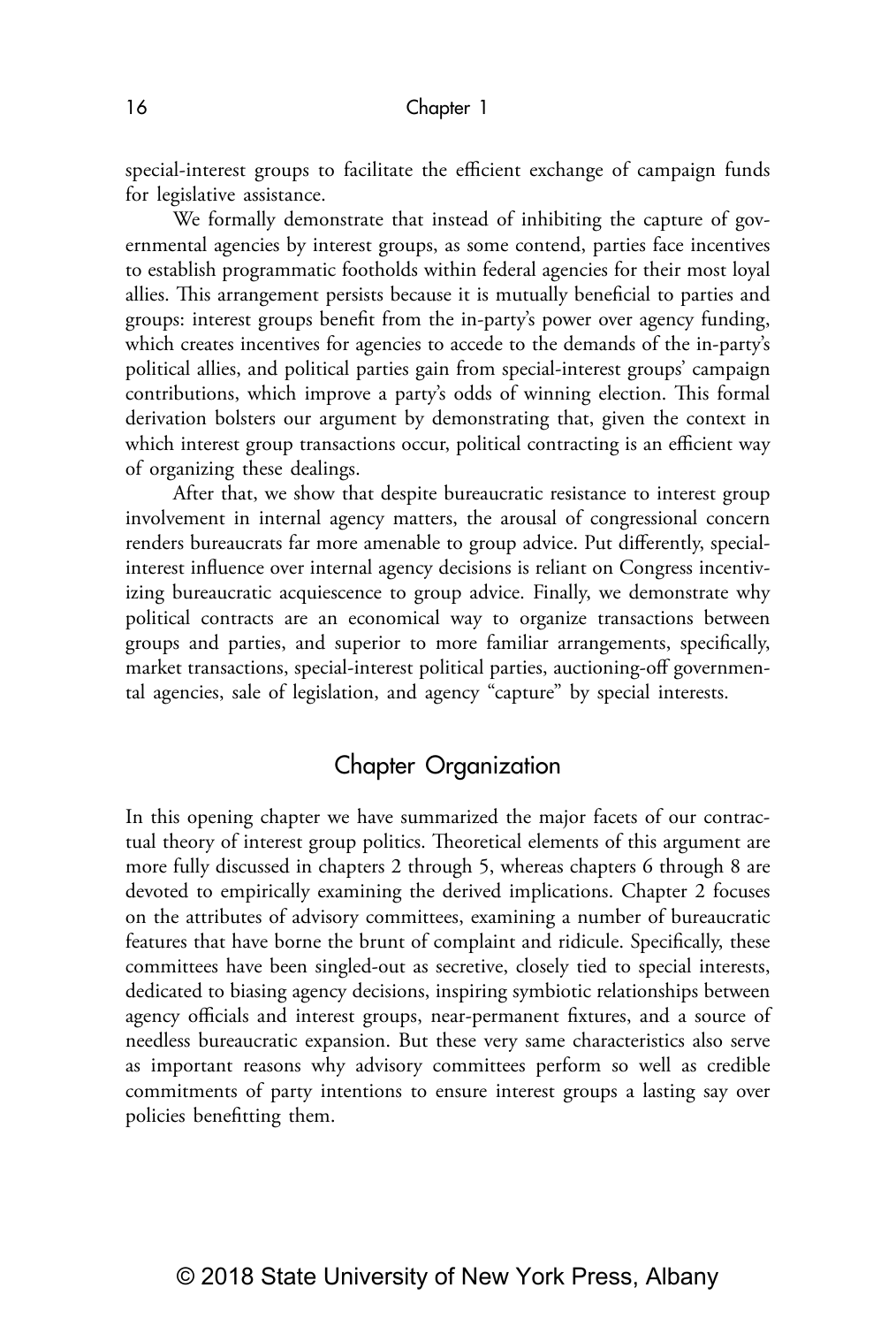Thus, the nature of advisory committees, while subject to numerous attack on ethical, moral, and efficiency grounds, nevertheless fits the aims of special interests and political parties quite well. Hence, they are appropriate mechanisms for making commitments of enduring policy influence credible. In short, the problems commonly associated with bureaucracies in general and advisory committees in particular are the very reasons why these committees are suitable instruments for establishing credible commitments in political contracts. From a conventional perspective, advisory committees simply create additional bureaucratic "problems." However, from a contractual perspective, the "nuisances" stemming from the operation of advisory committees create a fitting setting for special interests to realize their programmatic objectives, thus making long-term party promises of interest group influence over cherished programs credible.

Chapter 3 provides an introduction to important critical arguments and paradigms within the tradition of the "New Institutional Economics" and the "New Economics of Organizations," in particular, transaction cost analysis, bureaucratic policing, and agency design. We describe how constructs drawn from these paradigms can be effectively incorporated into the contractual study of interest group politics. For instance, we show how transaction-cost arguments about the governance of bilateral economic exchange arrangements can be fused with rational-choice models of bureaucratic behavior to fashion a contractual explanation for two important and related questions: why political alliances are so durable, and why extricating the influence of special interests from government is seemingly impossible. We consider these questions as interrelated because the answer to the first provides the key to the second.

In chapter 4 we discuss the theoretical model, its underlying assumptions, and important comparative statics derived from the theory. Our theory highlights issues ignored in most treatments of interest group politics: the friction between bureaucrats and special interests; the efficiency of contracts as arrangements for organizing exchange between groups and parties; the significance of internal bureaucratic decisions to special interests; and the partisan specialization of interest groups. We contend that governmental and quasi-governmental structures are bundled into policy areas because political allies demand credible commitments of enduring programmatic influence. Establishing durable quasi-governmental footholds in agencies administering group programs—that is, advisory committees—supplies credibility to party pledges to political allies. Simply put, the durability of advisory committees makes long-term party commitments credible. In sum, transactions between special interests and political parties are governed through implicit contracts in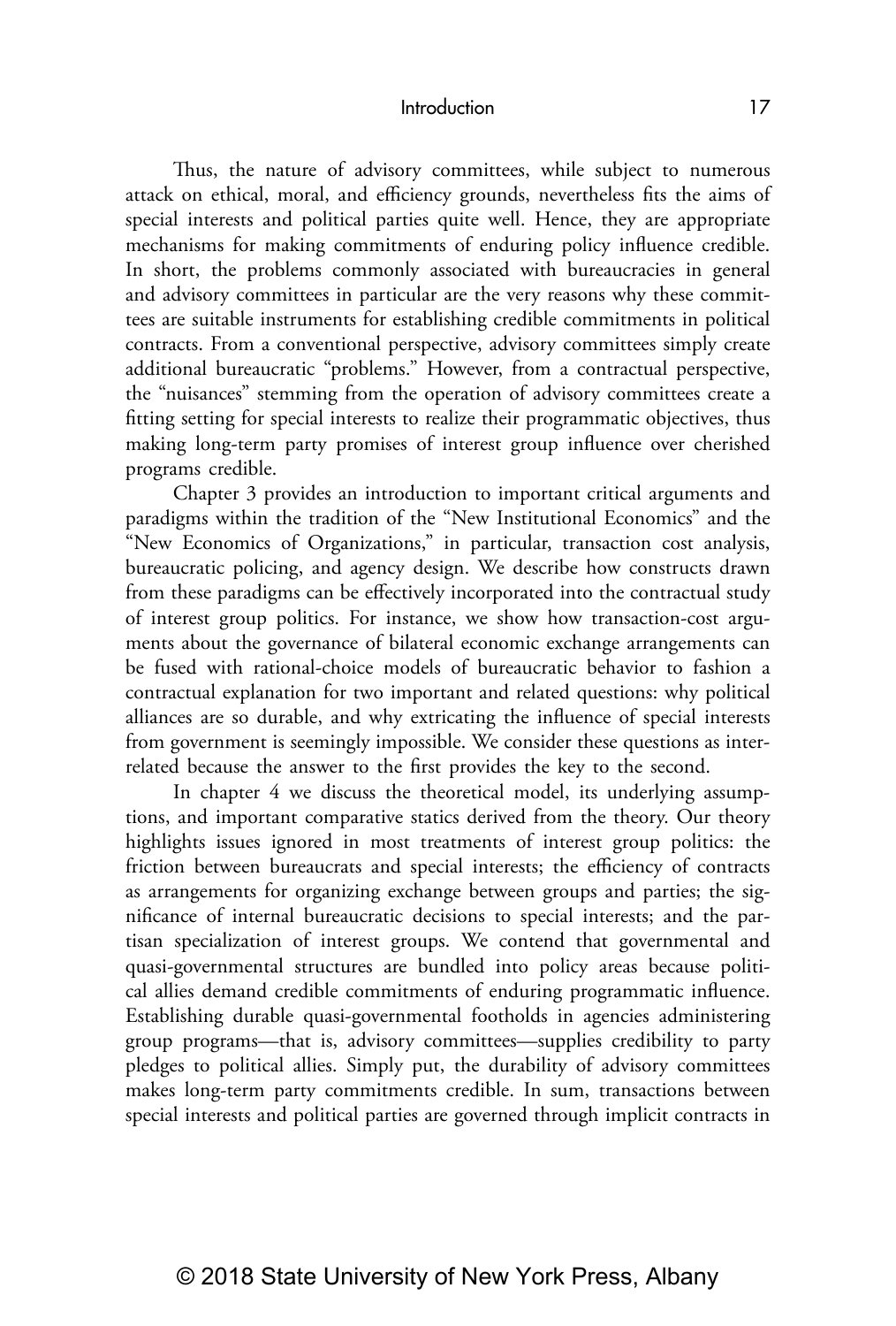which the exchange relationship is safeguarded against opportunism by establishing durable footholds for groups in agencies as evidence of the credibility of party commitments.

Chapter 5 explores the ability of political contracts to effectively mitigate obstacles to long-term exchange arrangements between special-interest groups and political parties, such as self-interest and the perils of incomplete tacit contracts. One expression of self-interest capable of derailing long-term political arrangements is the so-called "holdup problem." For example, future legislatures could demand compensation from special interests by threatening to expropriate a portion of the quasi-rents they earn through their investments in advisory committees, or to impose costs on them through excessive regulations and/ or taxes. Such contractual hazards are defused due to the dedicated efforts of parties to minimize risks to group investments and rents. The good-faith efforts of political parties to address contractual threats eases the way for transactions with interest groups even though the latter are strategically disadvantaged (for example, informational asymmetries).

In chapter 6 we compile data on advisory committees in operation since 1789 to describe how political parties supply their most reliable allies with legislatively protected advisory committees, thereby guaranteeing them enduring influence over agency programs. Attention is given to the timing in establishing advisory committees since parties should create such committees at the first opportunity they have to do so to prevent perceptions of foot-dragging, shirking, or opportunism in executing their side of the bargain. Here we also explore another proposition drawn from our theory: legislative protections make advisory committees appealing to special interests, thus spurring the growth of the advisory committee system.

Chapter 7 is devoted to examining the outcomes of advisory committee actions relating to agency-clientele services, public policies, and internal agency decisions (for instance, shifting agency priorities), and the effectiveness of advisory committees in stirring agencies to implement their recommendations. Our theory leads to the expectation that special interests seek influence over a particular subset of decisions, specifically, internal agency decisions that affect narrow programs benefitting group interests. Such decisions are considerably less costly to influence than the passage of legislation, yet yield sizeable returns for interest groups by establishing long-term influence over the administration of group programs. Bureaucratic incentives, which steer agency officials into resisting group intrusions into internal agency decision making (Downs 1967), enhance the value of these quasi-governmental structures to special interests because they position groups where they can oversee the administration of their prized programs. In this chapter we develop explanatory equations to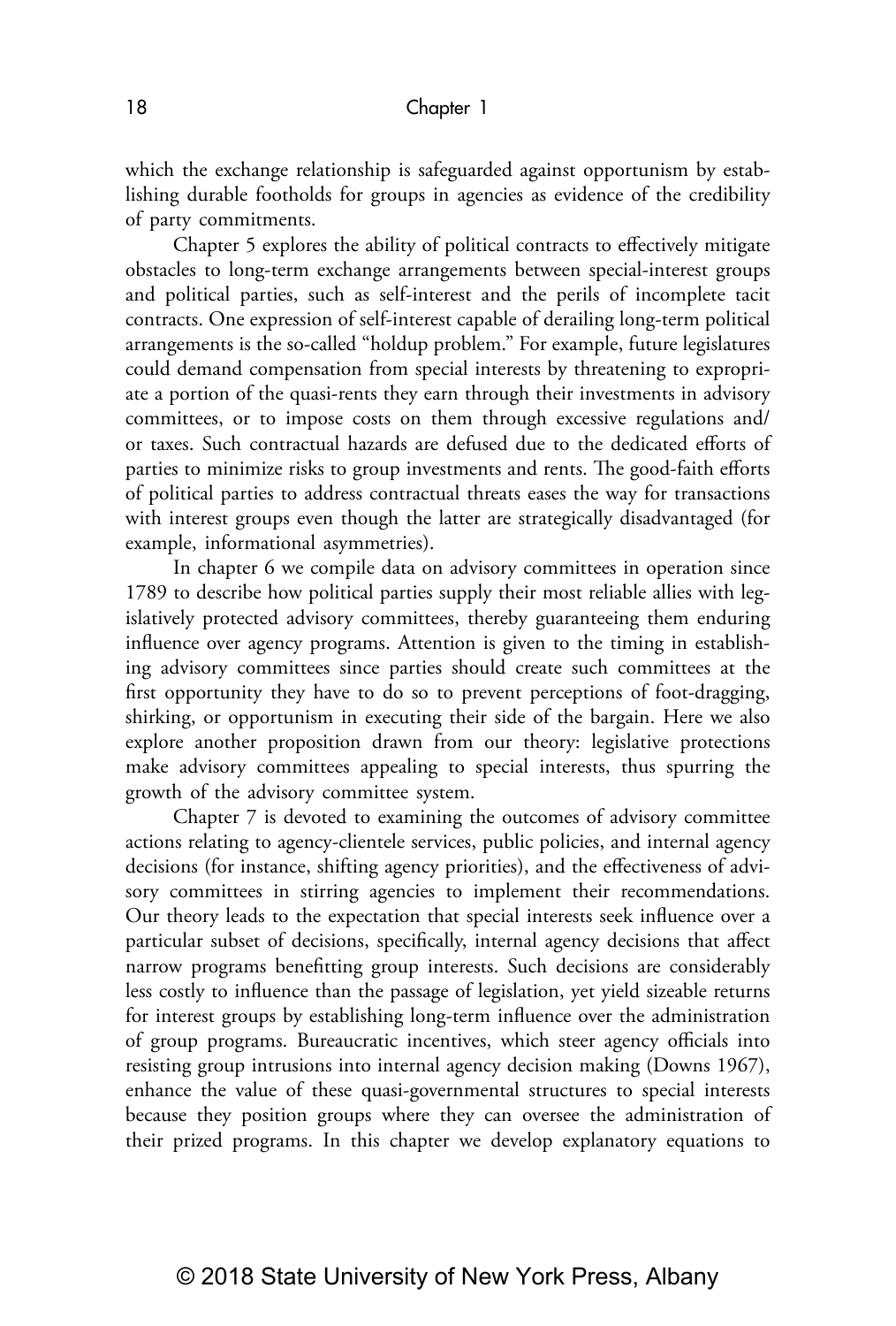account for advisory committee outcomes and agency actions; examine the extent to which special interests are effective in having agency officials follow their advice; and show how Congress manipulates agency budgets to incentivize agency implementation of advisory committee recommendations, thus opening the way for special-interest influence over internal agency decisions.

Chapter 8 is devoted to assessing the efficiency of political contracting—that is, whether political contracts are superior to other feasible arrangements for conducting transactions between special interests and political parties. Political exchange involves trading campaign funds for legislative assistance of many kinds, for example, passing laws, side-tracking investigations critical of agencies profiting interest groups, increasing funds for programs benefitting special interests, protecting group programs from congressional attack, and intervening in agency decisions on behalf of interest groups*.* In this chapter we demonstrate that political contracting organizes these transactions more efficiently than other extant ways of conducting political exchange. The concluding chapter (chapter 9) summarizes and discusses the findings as well as their implications for governing U.S. politics.

## Summary and Discussion

Since alliance partners expect to gain from long-term agreements, they devise mechanisms for efficiently overcoming utility-draining contractual impediments. One important hazard is the credibility of party commitments to political allies of enduring influence over federal programs that they care about. Political parties use promises to persuade interest groups to contribute campaign funds, but promises are just that—not only are there no assurances that party pledges will be faithfully executed in the future, but political allies may have to wait decades for contractual fulfillment. This necessitates ensuring the credibility of these long-term pledges. One way of enhancing the believability of party promises is to translate these commitments into governmental structures, for instance, federal advisory committees.

Advisory committees make good on party promises by positioning interest groups where they can oversee the administration of their programs, thwarting the intransigence of bureaucrats, protecting group investments, and securing group rents against expropriation by future legislatures. By supplying assurances that parties will resist taking advantage of the naïveté and/or ignorance of special-interest groups, despite conditions facilitating opportunism, these committees guarantee that problems inherent in long-term contracting will not disrupt the profitable exchange arrangement between groups and parties.